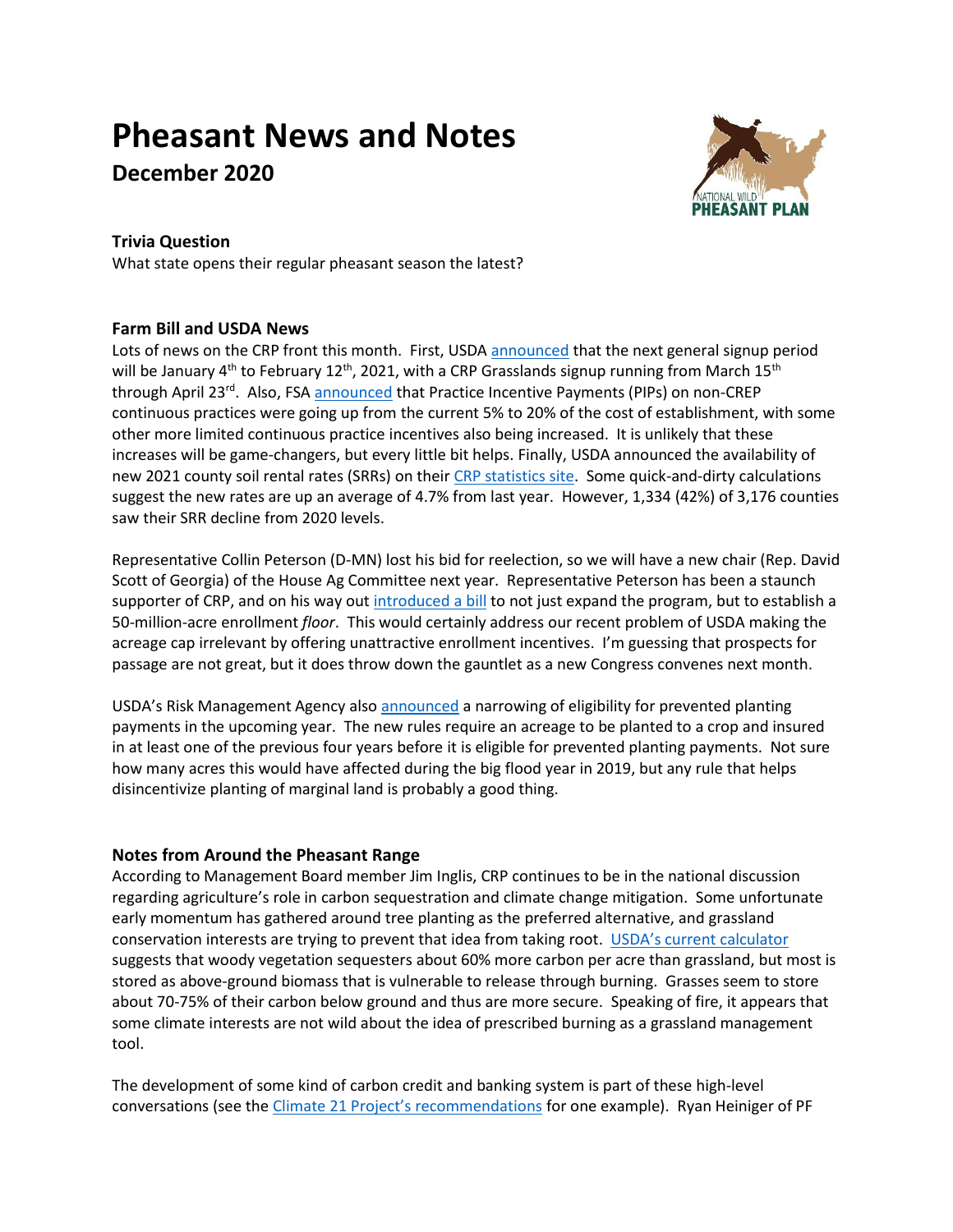reports that some are resisting the idea of retired cropland being eligible for such credits, reasoning that market forces will ensure that cropland retired in one place will just be broken out somewhere else. If that viewpoint holds, it will further hinder our ability to incentivize grassland conservation in farm country.

Add the 2021 Pheasant Fest to the list of Covid-related cancellations. The 2022 edition will be March 11<sup>th</sup>-13<sup>th</sup> in Omaha (fingers crossed).

Travis Runia (Technical Committee, South Dakota) has a paper coming out on lead and pheasants in the *Prairie Naturalist* this month. It is not available online, but Travis might be able to send you a copy once it is published. Also, Matt Broadway (Technical Committee, Indiana) has a recent paper out on prairiechicken ecology, as does Robert Perez (Technical Committee, Texas) on bobwhites – see the Recent Literature section below. Congrats to Travis, Matt, and Robert!

Finally, I have been working on pulling some pheasant-related information out of the *National Survey of Fishing, Hunting and Wildlife-Associated Recreation* datasets (2011 and 2016 versions) for the economic chapter in our National Plan revision. I offer the figures below without comment for now – they are mostly self-explanatory but will be detailed further in the revision. Thanks to Jeff Prendergast (Technical Committee, Kansas) for helping me get the dataset into a format I could work with.

**Figure 1. Average annual small game hunting trip and equipment expenditures reported by pheasant hunters and small game hunters who did not hunt pheasants, based on respondents to the 2011 and 2016 National Surveys of Fishing, Hunting and Outdoor-Associated Recreation (US Fish and Wildlife Service and US Census Bureau 2011 and 2016). Units are in 2019 US dollars.**

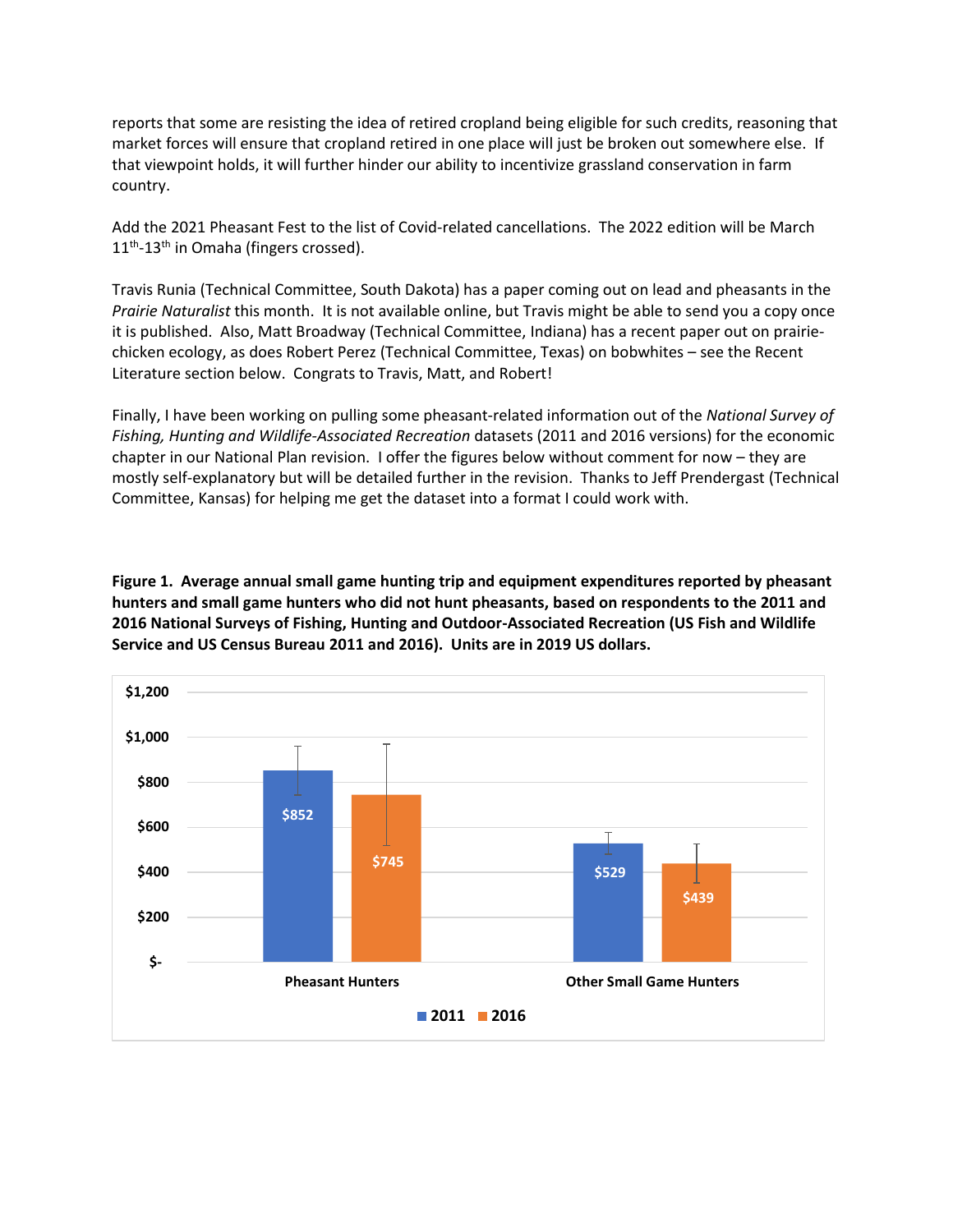

**Figure 2. Percent of pheasant hunters who pursued other types of game (US Fish and Wildlife Service and US Census Bureau 2011 and 2016).**

**Figure 3. Percent of pheasant hunters who pursued other game species (US Fish and Wildlife Service and US Census Bureau 2011 and 2016).**

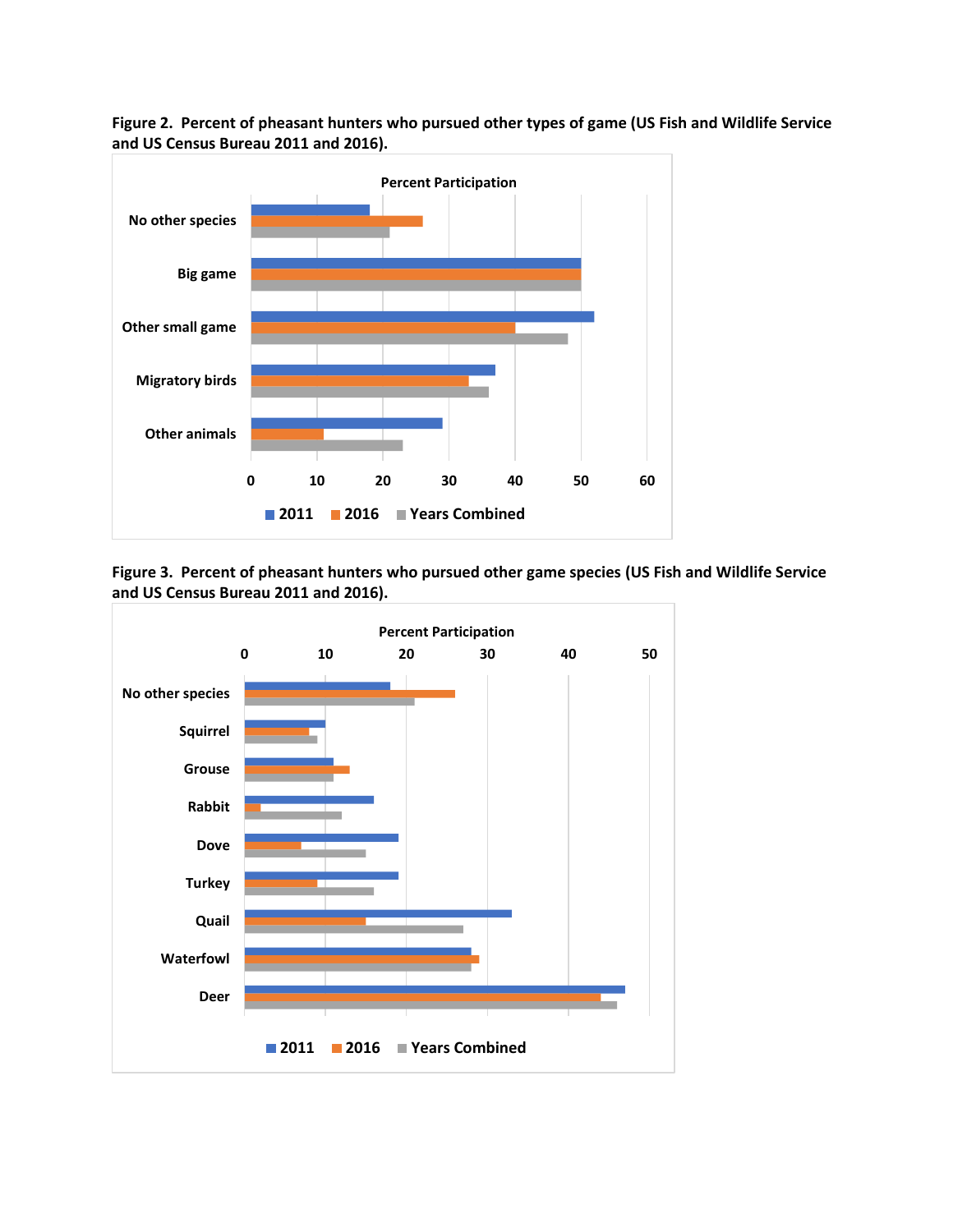

**Figure 4. Percent of pheasant hunters pursuing small game on private land, public lands, and both (US Fish and Wildlife Service and US Census Bureau 2011 and 2016).**

#### **Pheasant-relevant Media**

[Minnesota pheasant bag limit increase takes effect](https://www.keyc.com/2020/12/01/pheasant-bag-limit-increase-takes-effect/) [Iowa DNR says pheasant hunting okay in pandemic](https://www.radioiowa.com/2020/11/27/dnr-says-pheasant-hunting-okay-in-pandemic/) [Dry conditions and decline in CRP a detriment to Texas pheasants](https://www.houstonchronicle.com/texas-sports-nation/general/article/Dry-conditions-and-decline-in-CRP-a-detriment-to-15770035.php) [South Dakota hasn't sold as many licenses to nonresident pheasant hunters so far this year](https://www.keloland.com/news/capitol-news-bureau/south-dakota-hasnt-sold-as-many-licenses-to-nonresident-pheasant-hunters-so-far-this-year/) [North Dakota man arrested for shooting at pheasants out car window, meth](https://www.kfyrtv.com/2020/11/05/man-arrested-for-shooting-at-pheasants-out-car-window/) [As biotech crops lose their power, scientists push for new restrictions](https://www.npr.org/2020/10/29/927111009/as-biotech-crops-lose-their-power-scientists-push-for-new-restrictions) [Pheasant for Thanksgiving? MacFarlane Pheasants sees a boost in business](https://www.wizmnews.com/2020/11/25/pheasant-for-thanksgiving-macfarlane-pheasants-sees-a-boost-in-business/)

### **Recent Literature**

- [Schindler, A. R., D. A. Haukos, C. A. Hagen, B. E. Ross. 2020. A multispecies approach to manage effects](https://doi.org/10.1002/ece3.7034)  [of land cover and weather on upland game birds. Ecology and Evolution \(early online version\).](https://doi.org/10.1002/ece3.7034)
- [Smith, E. G. W. 2020. Why hunt upland game birds? Pheasant, grey partridge and sharp-tailed grouse](https://era.library.ualberta.ca/items/e37bdbc8-c598-4866-91b0-992503ca3d5c)  [hunter motivations, satisfaction and recreation specialization. Thesis. University of Alberta,](https://era.library.ualberta.ca/items/e37bdbc8-c598-4866-91b0-992503ca3d5c)  [Edmonton,](https://era.library.ualberta.ca/items/e37bdbc8-c598-4866-91b0-992503ca3d5c) Canada.
- [Eliason, S. L. 2020. A place to hunt: some observations on access to wildlife resources in the western](https://doi.org/10.1080/10871209.2020.1839604)  [United States. Human Dimensions of Wildlife](https://doi.org/10.1080/10871209.2020.1839604) (early online version).

[Martin, K. A., J. R. J. J. Chelladurai, Y. Sato, and M. T. Brewer. 2020. Syngamus](https://doi.org/10.1016/j.vprsr.2020.100493) asphyxiation in a captive [ring-necked pheasant. Veterinary Parasitology: Regional Studies and Reports](https://doi.org/10.1016/j.vprsr.2020.100493) 22:100493.

Hardy, M. A., M. S. [Broadway, C. D. Pollentier, V. C. Radeloff, J. D. Riddle, S. D. Hull, and B. Zuckerberg.](https://doi.org/10.1002/ece3.6805)  2020. Responses to land cover and grassland management vary across life-history stages for a [grassland specialist. Ecology and Evolution](https://doi.org/10.1002/ece3.6805) 10:12777-12791.